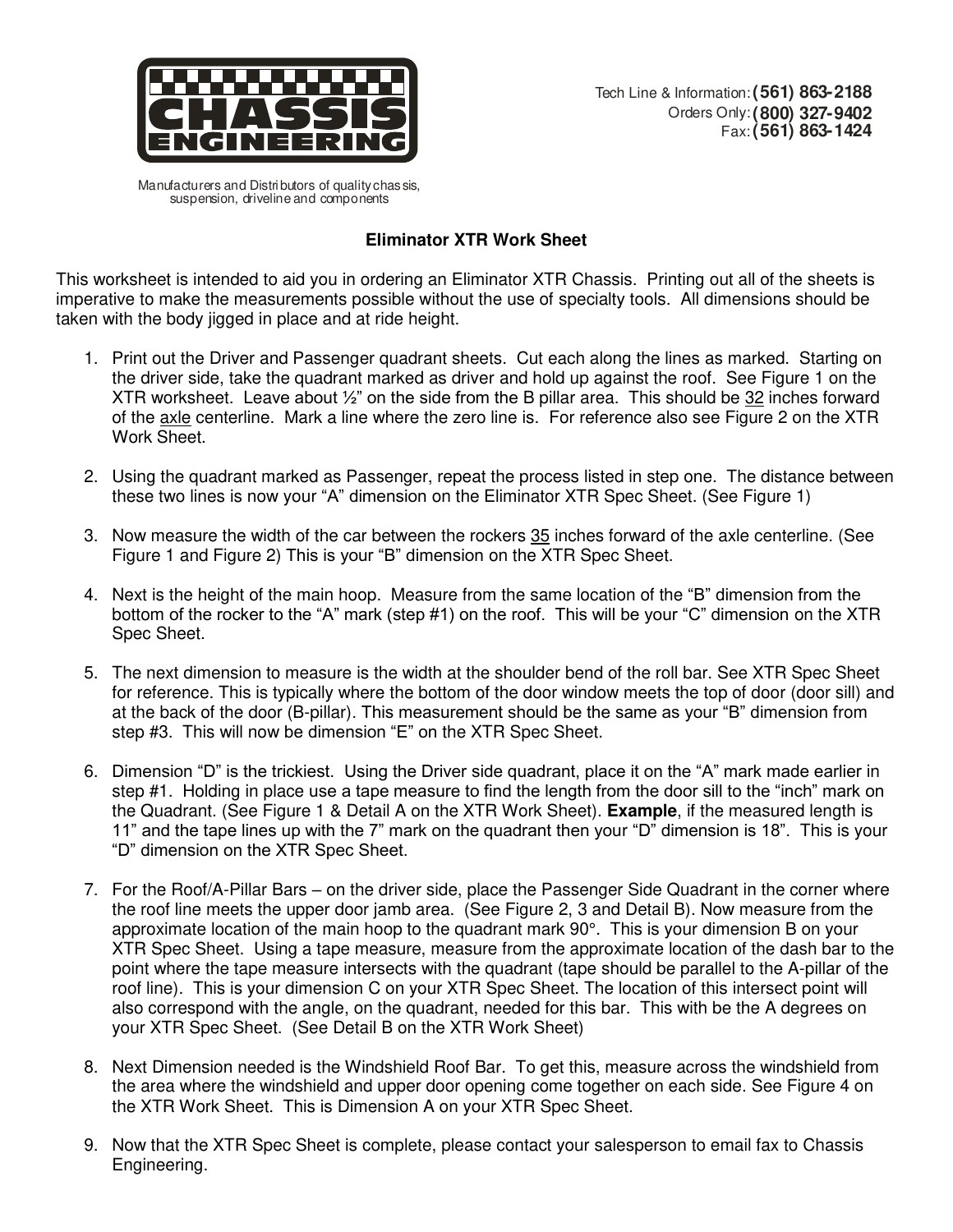## **Eliminator XTR Work Sheet**

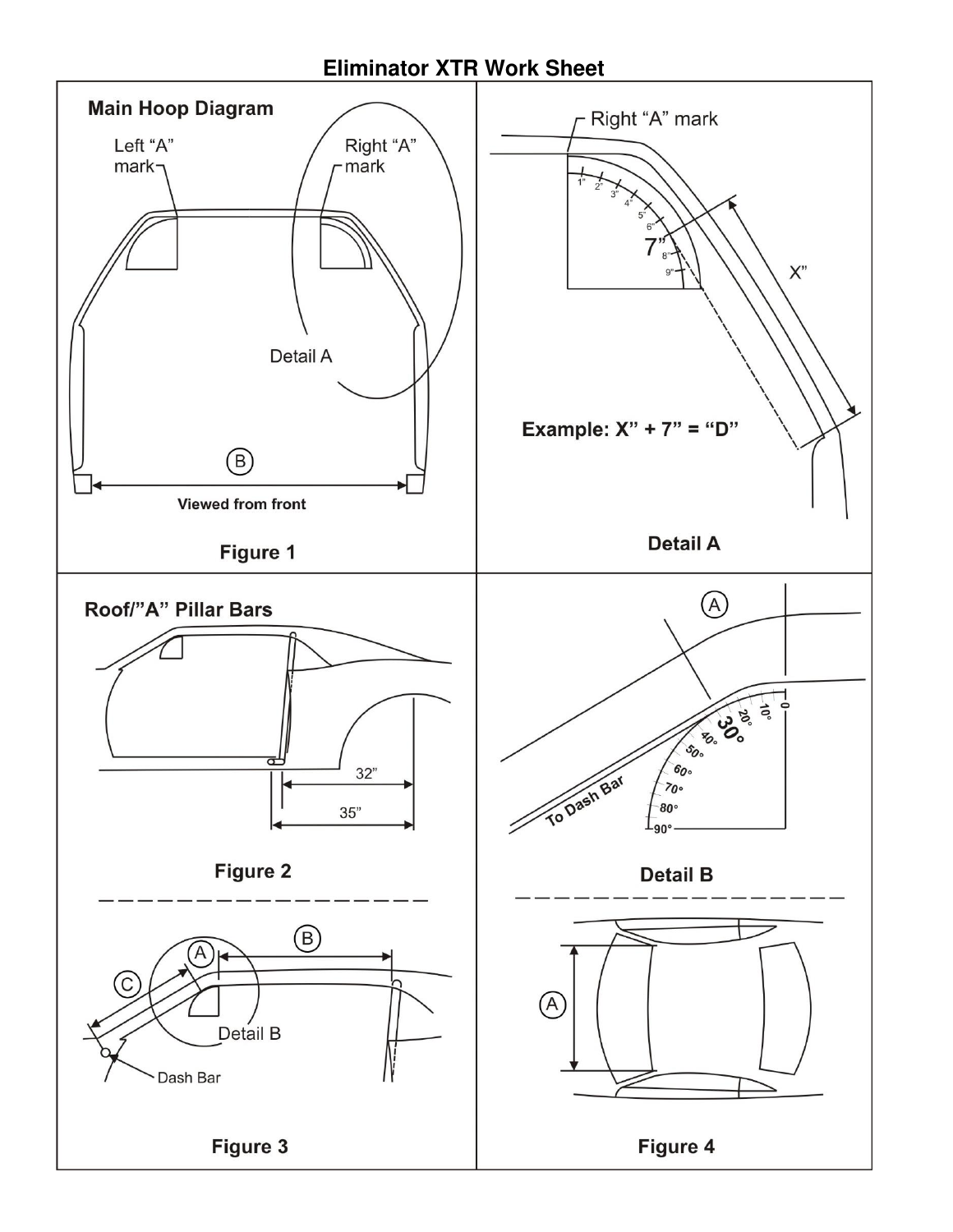

NOTE: It may be helpful to tape or glue this sheet to cardboard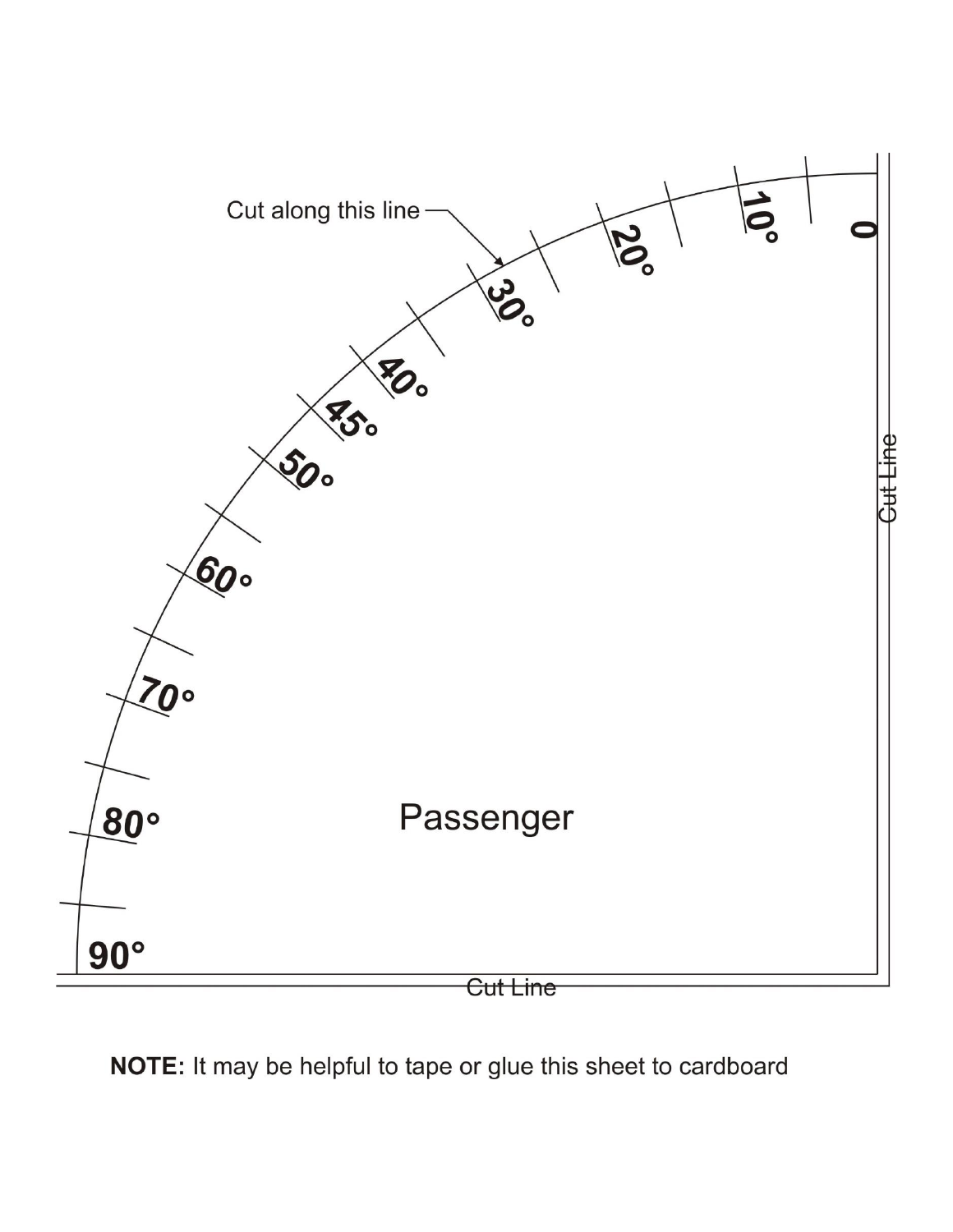

NOTE: It may be helpful to tape or glue this sheet to cardboard